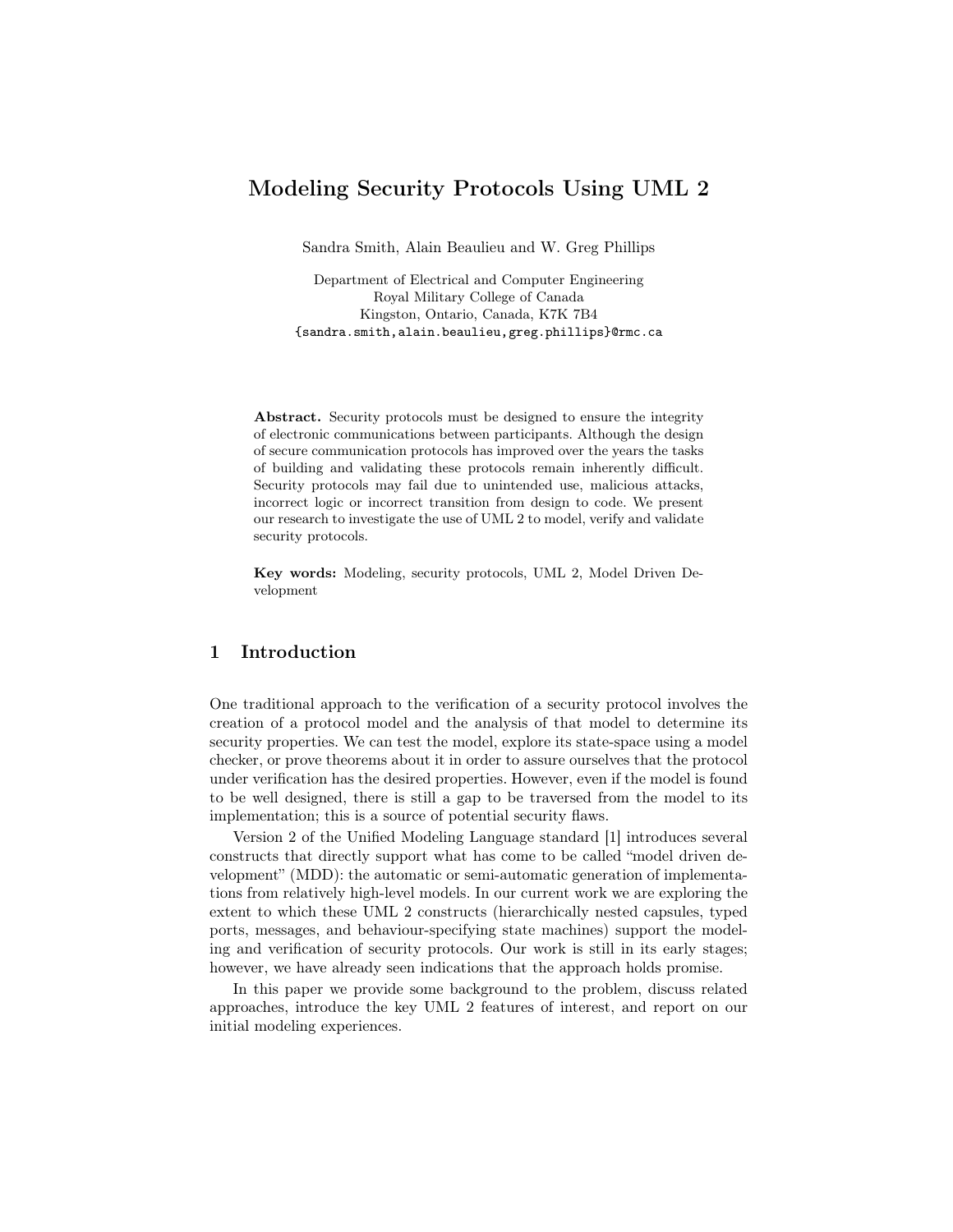### 2 Motivation and Background

One of the key considerations in systems development today is the requirement to integrate security in order to incorporate defenses to protect against malicious attacks. Due to lack of expertise with systems developers, security is not always considered as part of the initial requirements and design but instead is something that is engineered into the software after the design work is complete and functional requirements have been captured and modeled. This results in the actual definition and integration of the security policy being treated separately and, generally, after the fact, meaning that security policy enforcement mechanisms are retro-fitted to pre-existing designs [2].

This late integration of design and models for security and systems requirements, translates into an increased risk of introducing vulnerabilities that can be exploited by an external threat. The vulnerabilities encountered within a secure system are often a result of flaws within the implementation as opposed to flaws in the actual design of the security mechanism [3]. Given that attacks on systems can pose a serious threat to economic and physical well-being of people and organizations, any effort directed at improving quality in the development of secure systems can aid in reducing the risk and exposure to these types of attacks [4].

In order to mitigate the exposure to attacks on systems, security protocols are employed as a mechanism to prescribe the sequence of interactions that can occur between principals within the system in order to achieve a certain end [5]. The protocol is basically a set of rules and conventions that outline the communication framework between principals, where principals can be end-users, processes or computer systems [6]. To establish secure communications over insecure open networks or distributed systems, security protocols make use of cryptographic mechanisms where at least part of one message is encrypted. Protocols that employ encryption are often referred to as cryptographic protocols, for ease of use within this paper the term security protocol will be used to refer to both types of protocols.

In order to effectively incorporate mechanisms such as security protocols early in the systems development process, a mechanism is needed to support better understanding, design and implementation by system developers who may not be specialists in security engineering. As observed by Roger Needham, "security protocols are three line programs that people still manage to get wrong" <sup>1</sup>. Modeling provides a means to integrate security engineering with software engineering, by better management of complexity through abstraction and the ability to visualize the entire system. In order for a modeling language to be successfully applied to both security and software engineering it needs to meet several basic criteria:

 $1$  This quote attributed to Needham is often used by authors, although we could not find the original source.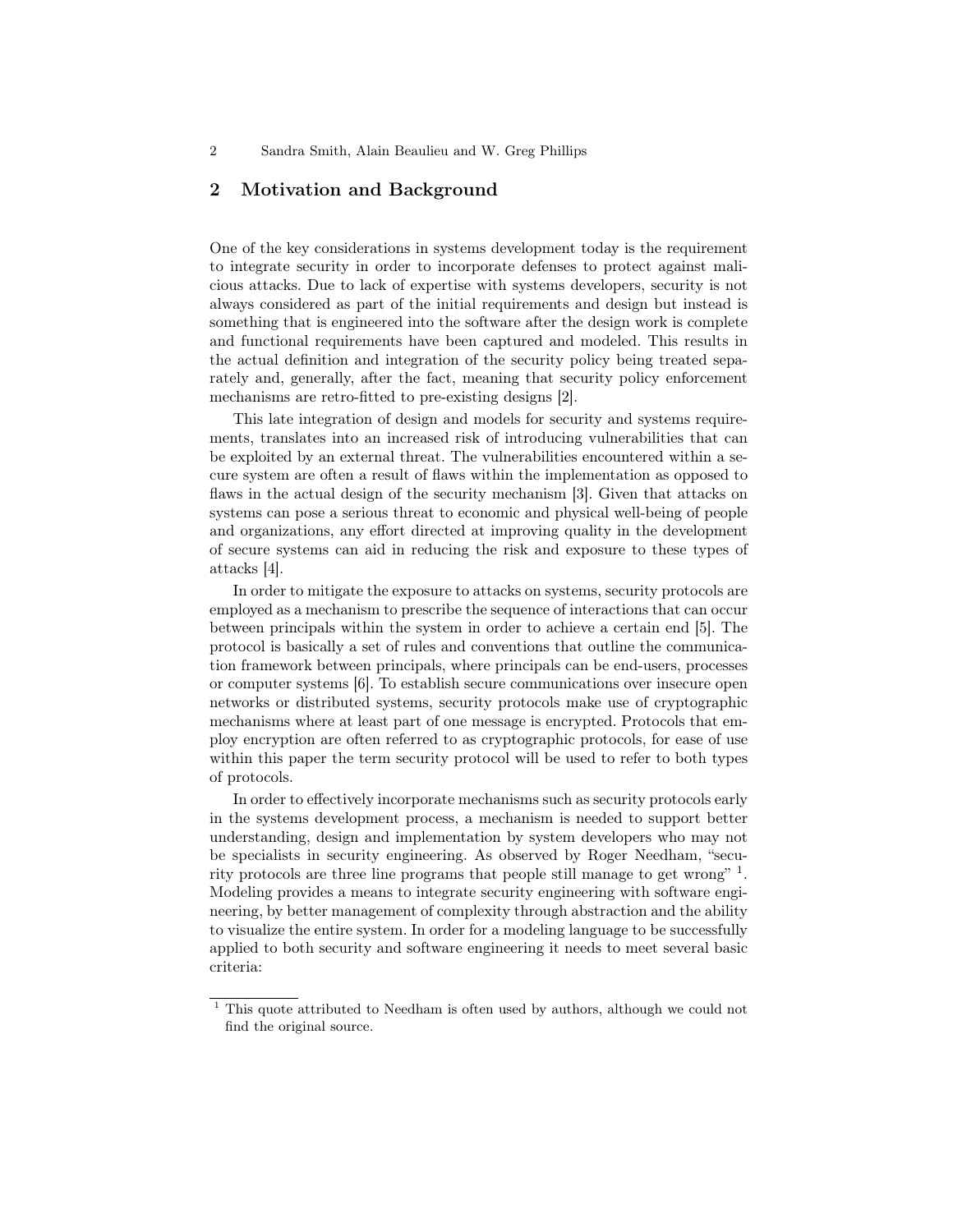- It must be usable in that modeling a system and stating its properties should be easy to learn for software practitioners and not require a high degree of expertise or be a barrier to adoption;
- It must be comprehensible in that it presents information about a software system in an format that can be understood by non-practitioners;
- It needs to be expressive enough to present all of the key concepts of the system without losing any important details;
- It must be predictive in that the model can be analyze or executed in order to reveal non-obvious properties of the system;
- It must support the effective transition to implementation such that it provides the means to support the accurate translation of the design into code; and
- It must be cost-effective in that the model is less expensive to build and analyze than the software system [7, 8].

Any proposed approach must take into account industry standards for the modeling of computer systems and, as such, the Unified Modeling Language (UML) exists as a de-facto standard for object-oriented modeling. With the increasing use of UML, there are opportunities to integrate security policy development into the software development process through the unification of system and security models under a single modeling language [4].

There has been a body of research examining the use of UML for modeling security protocols. To date the solutions have focused on extending UML to provide direct support for the security domain. Several different variations on extensions to UML do exist, but no single one has emerged as a de-facto standard. In addition, these extensions have not yet taken advantage of the support that UML 2.0 provides to Model Driven Development (MDD). As well any extension to UML requires security modeling experts to learn new notations to effectively communicate design intent. The problem addressed within this body of work is to determine whether the Unified Modeling Language (UML) version 2.0, as defined, can adequately model security protocols.

### 3 Related Work

Numerous approaches have addressed the problem of integrating the modeling of security and security protocols within the systems development lifecycle. We discuss these methods based on the modeling criteria elaborated above.

#### 3.1 Formal Methods - Communicating Sequential Processes

In order to mitigate the exposure to attacks on secure systems, it is often suggested that the use of formal methods will ensure the quality of the system from design to verification. Formal methods represent a rigorous mathematical analysis approach that typically involve proofs of correctness. The use of formal methods supports the understanding of the system so that it is precise enough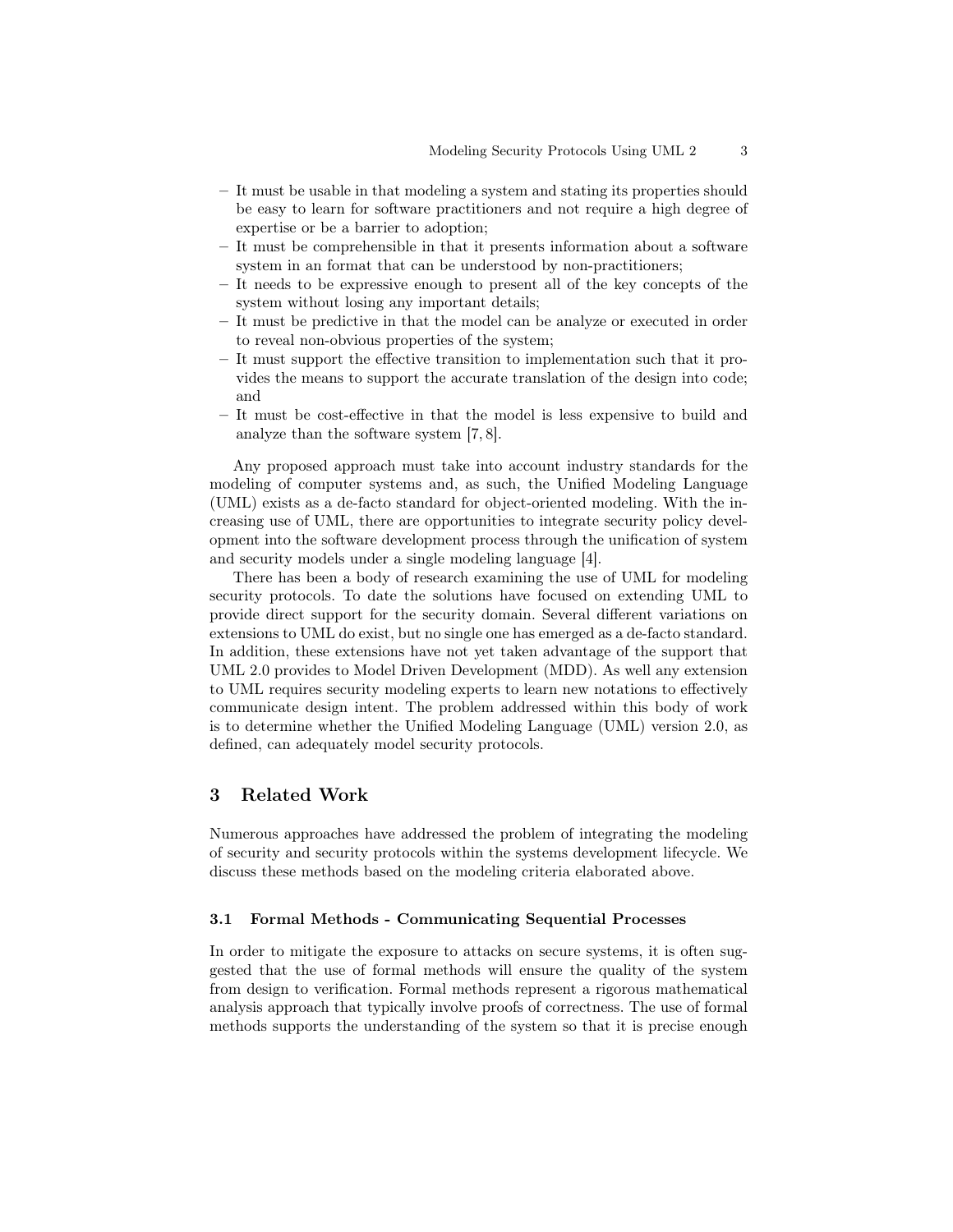to make any conclusions drawn about the system more reliable than they otherwise might be. As an example, the *Communicating Sequential Processes (CSP)* is a process algebra that provides a mathematical framework for describing systems where there are parallel agents that interact through the exchange of messages [5]. Since security properties and security protocols are concerned with the flow of messages within a network, CSP provides a mechanism to describe and analyze these protocols [9].

The strength of the CSP approach is that it provides a strong expressive framework to construct a provable mathematical model of a system and conduct a formal study of that system in order to reason about security protocols and their properties. This is important in verifying the correctness of the security protocol design. However, this approach fails in two major ways:

- 1. It is not specifically suited to the broader issue of integrating security engineering into software engineering in order to bridge the gap between design and implementation; this gap also extends to design-code verification; and
- 2. While formal methods may be expressive and predictive, they have not been widely adopted by industry given that they require more specialized knowledge and training to effectively apply them. Unfortunately, this makes these types of approaches less usable and cost-effective then other methods as practitioners and non-practitioners cannot easily learn and apply these methods.

#### 3.2 Custom Visual Formalisms

Some solutions present visual modeling formalisms intended to address both the complexity of formal methods and the deficiencies perceived to exist within other modeling languages. In a recent paper, J. McDermott contends that existing approaches to modeling are insufficient to support the visual modeling of security protocols [10]. McDermott presents an alternative visual modeling formalism referred to as GSPML to meet the specific needs of security protocol modeling.

GSPML, which does not stand as an acronym for any given name, is intended as a solution to the security-specific problem of modeling protocols using a visual modeling language. A key feature of GSPML is that it provides a notation that can capture all traces of a security protocol within a single model in order to reveal any bad traces that may introduce vulnerabilities into the system [10]. The strength of GSPML is that it uses a visual models to represent complex concepts in order to aid in understanding and verification. While intended for use by security specialists, GSPML is also intended to provide a bridge from the specialist to software developers given its visual presentation approach [10]. However the method fails in that:

- 1. It is specific to security protocols and it introduces a new language and notation that is targeted toward security specialists and not specifically intended for use by non-practitioners;
- 2. It does not integrate security design with software engineering; and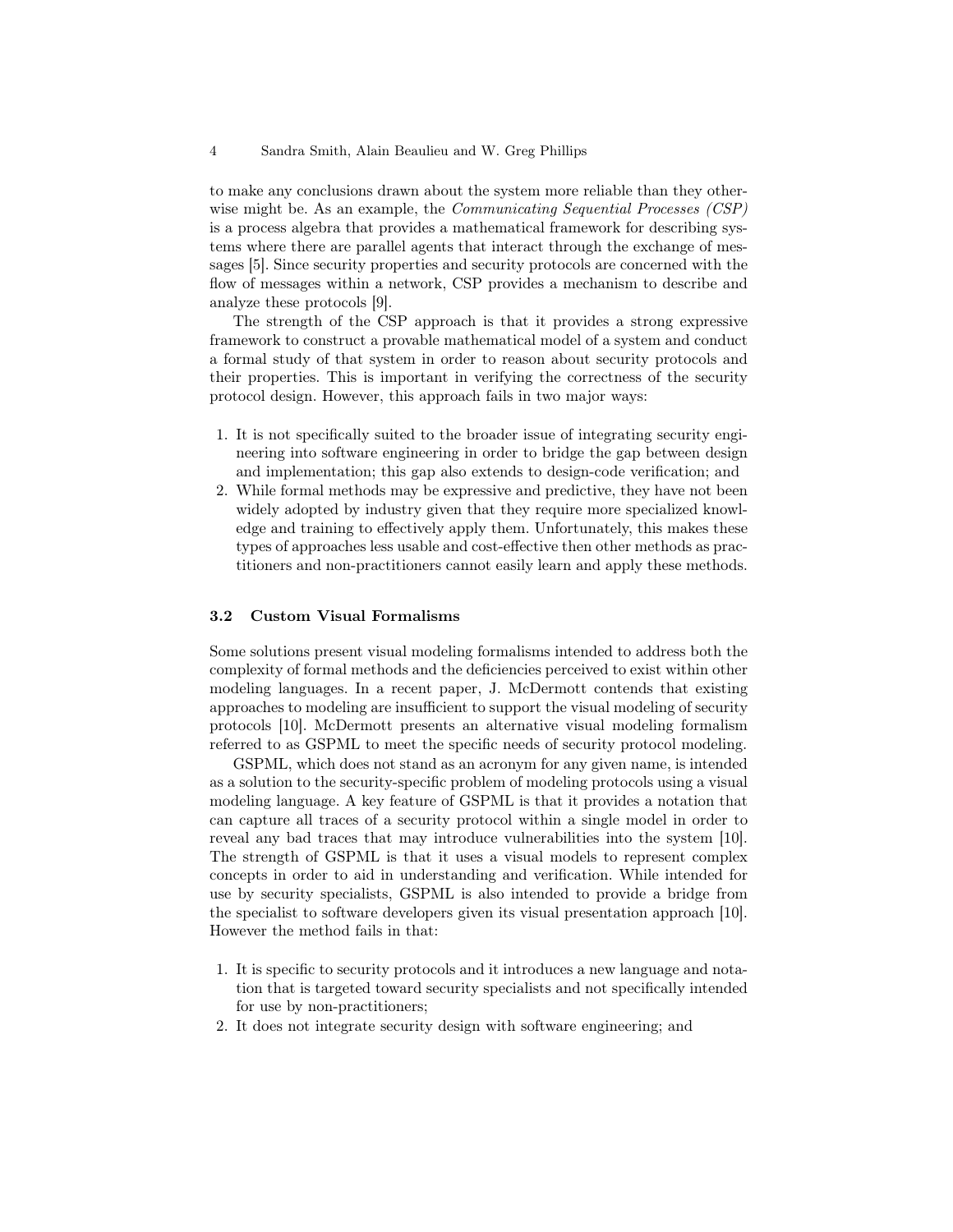3. There is no specification or tool for rigorous, traceable transition from model to code. As well there is no verification and validation method specified by the authors to use the model to ensure that the implementation is correct. The proposed model is not executable and cannot produce auditable traces. This may leave a significant security gap between design and implementation.

#### 3.3 Extensions to UML

There are a number of approaches to modeling security protocols that extend UML in order to create profiles specific to the security domain. These UML extensions take into consideration the concern of how to effectively address integrating security as a component of the overall system design in order to reduce the risk of introducing vulnerabilities during implementation. UMLsec is an approach that formally specifies security requirements through stereotypes, tagged values and constraints to model security requirements such as secure links, data security, critical and fair exchange, to name only a few [4]. SecureUML is an extension for specifying access control policies for actions on protected resources through the use of a security modeling language where the abstract syntax and semantics allow it to be combined with design modeling languages other than UML [11]. The UML extension for security protocol (USP) is a framework that encapsulates knowledge for modeling of security protocols through two separate profiles, one representing physical organization and the other behaviours, that are intended to be used by developers that may not be specialists in security [6].

The extensions to UML described above all provide mechanisms for developers who may not be experts in security in order to integrate security requirements early in the system design process. UMLsec has been integrated with CASE tools that support automated analysis routines in order to verify the models developed with UMLsec against security requirements by utilizing the constraints associated with the UMLsec stereotypes [12]. Early investigations to generate annotations from UMLsec specifications and to automatically verify code against these annotations were discussed in [13]. Further UMLec traceability techniques based on refactoring are discussed in [14]. The techniques presented by Yu et al. trace mismatch between cryptographic implementation code and the UMLsec model. In contrast, SecureUML proposes the use of Model Driven Architecture (MDA) to generate the target system architecture from the system models, which is referred to as Model Driven Security [11]. The idea of executable models bridges the gap that exists between the design and actual implementation. As noted previously, this gap provides an avenue through which defects can be introduced and, ultimately, become vulnerabilities within the production environment. As an extension to UML, USP is not yet fully mature, although future work looks to either exporting the USP model as part of software implementation or other types of formal analysis for verification purposes [6].

All three of the extensions to UML discussed have not yet incorporated some of the new concepts for modeling that are now provided in UML 2. Some of these features, such as capsules and ports, have the potential to provide additional support in the modeling of security protocols.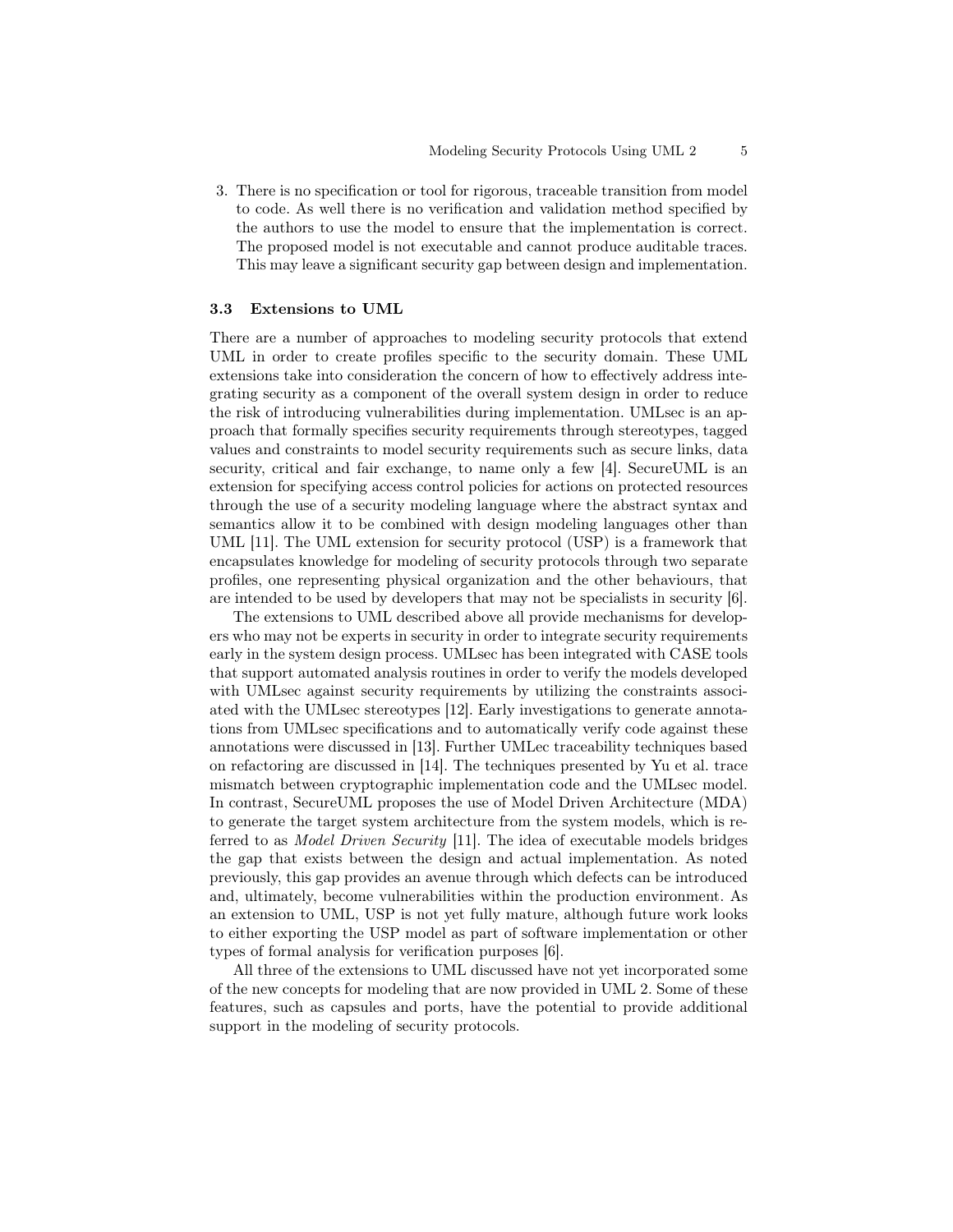The strengths of approaches that utilize and extend UML is their foundation in a common, de-facto standard for object-oriented modeling that has been adopted within industry. However, USP and UMLsec do not provide the rigorous, traceable and automatic transition from design to implementation code. Only SecureUML, utilizes the concept of Model Driven Development (MDD) but it does not use any specific toolset in the generation of code from design and relies upon the systems architect to construct the transformation functions. The weakness in this approach is the ability to verify that the transformation functions maintain the correctness of the security design language used to construct the models. In addition, the focus of SecureUML is on Role-Based Access Control (RBAC) and it is not specifically applied to security protocols.

#### 3.4 Conclusion on the Related Work

From our review and discussion of the related work based on our modeling criteria, we can see that the current modeling approaches discussed in this section fail to address all the essential modeling requirements elaborated earlier. Also a significant semantic gap exists between model and product in the three approaches discussed above. We propose to meet the essential requirements and reduce this semantic gap by using the strength of MDD and UML2.

### 4 UML 2 Real-time Features

Model Driven Development (MDD) evolved in the early 1990's in the telecommunication and telephony industry. UML 2 implements the concepts of MDD. Although several tools on the market claim full or partial compliance with UML 2, we focus on the design concepts and engineering methodology provided by the Real-Time Object-Oriented Modeling (ROOM) as first introduced by Selic et al. [15]. As opposed to common engineering, an MDD design model is not only an artifact of engineering but it also generates the final product through code generation. This translation of design to code allows the model to become the end product; hence maintenance of the model allows the code to be maintained in parallel, models are no longer throwaways [16]. Our choice of using MDD and UML 2 to model communication protocols is based on strong encapsulation, bounded state behavior and the reduced semantic gap provided by the easy, traceable and rigorous translation of models to products. UML 2 provides several features that will allow us to meet our modeling criteria:

- Strong encapsulation through the use of capsules and typed ports. Capsules are Object Oriented (OO) classes that can only communicate through typed ports limiting communications between participants;
- Nested capsules that provide strong containment to create independently deployable components. A top level capsule is the container that identifies the code to be automatically generated. Nested capsules allow the designer to separate the structure of each participant in a security protocol and independently model their behavior;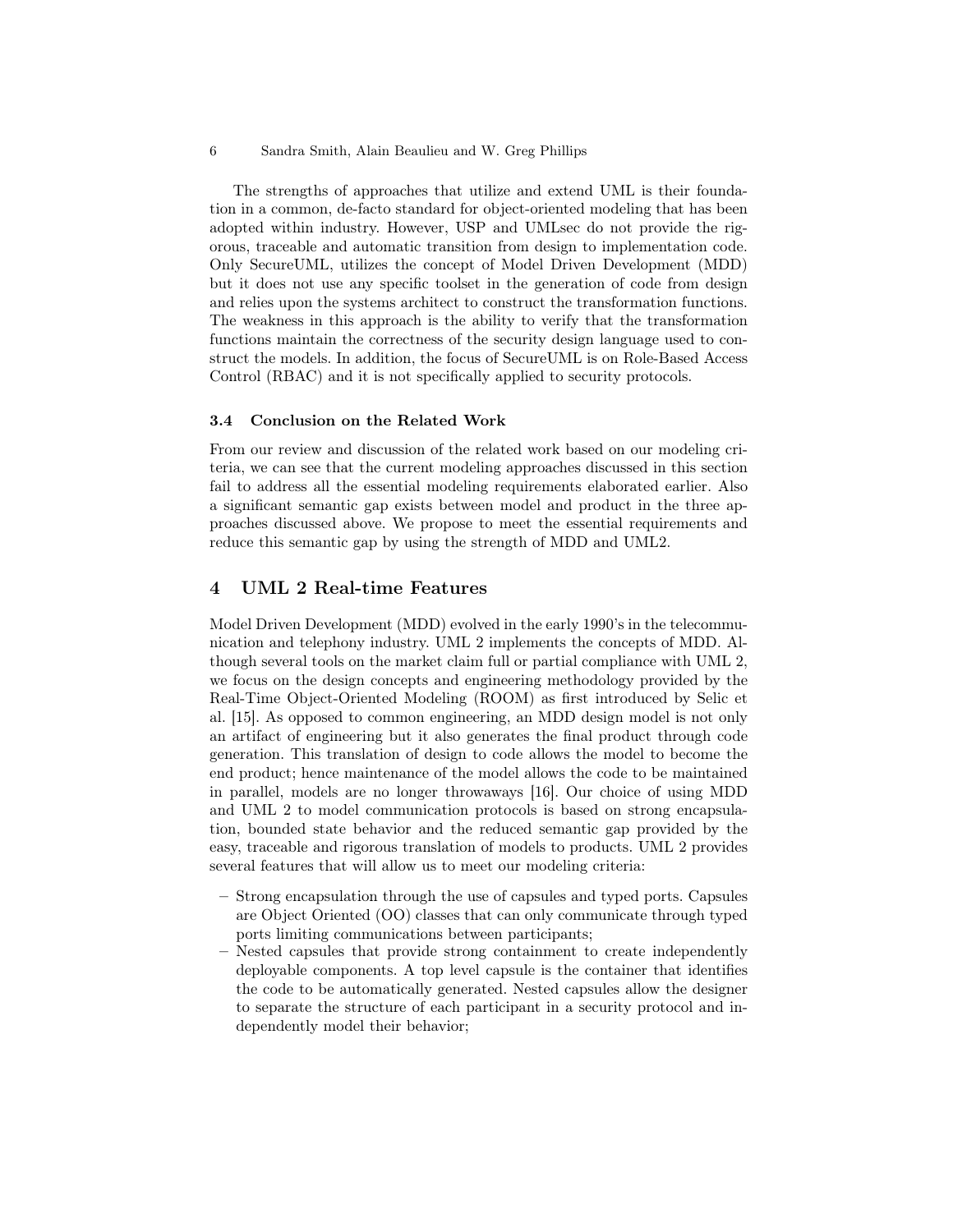- Each port is an instantiation of a protocol class that specifically identifies in and out messages that can either be sent or received depending on port direction (base/client or conjugate/server). As such protocols and ports provide for stronger encapsulation than that found in UML 1.X; by limiting communications between classes that contain defined ports;
- Nested state machines with run to completion semantic. Each layer of a state machine allows for separation of concern between each mode and state in the protocol enabling simple behavioral design. The rigor of Finite State Machine with stable states provide bounded and predictable behaviour;
- Automatic code generation provides for easy and reliable code translation from designs; and
- Executable designs with state monitoring, trace capture and sequence diagrams. Toolsets that fully support UML 2 provide target observability during design/code execution. Executable designs and state monitoring provide rigor for the verification and validation of security protocols. Sequence diagrams can then be provided as validated protocol specifications.

The strength of MDD is to model highly concurrent processes that are statebased and which communicate through well defined messages. In our review of the literature we found no references to protocol conformance analysis methodologies or tools that will allow a communication security protocol designer to test his/her protocol. We believe that the behavior of communication protocols can be tested by modeling them using UML 2. UML 2 provides the capability to execute and visualize system behavior from design models. The ability to extract sequence diagrams from executable models will allow us to verify and validate working or broken security protocols in an environment where:

- all participants are well behaved;
- one or more participant(s) is not well behaved through omission failure;
- one or more participant(s) is not well behaved mischievously; and
- arbitrary failure occurs.

### 5 Initial Modeling Experiences

The approach being undertaken is to develop a modeling technique using UML 2, without extensions, taking advantage of the new features within this version that support the definition of communication between participants and provides the ability to create an executable model. Utilizing UML with no extensions allows us to meet several of our essential criteria, outlined earlier in the paper, on what is required to ensure that a modeling language can successfully be applied to engineer software security. By using UML 2 and its MDD features we can leverage UML as a de-facto standard in order to ensure that the modeling language is easy to learn and not a barrier to adoption and that the models can bridge the current gap that exists between the design and implementation. As part of our modeling exercise we intend to verify that the security protocols modeled in UML 2 are expressive enough to present the key concepts of a security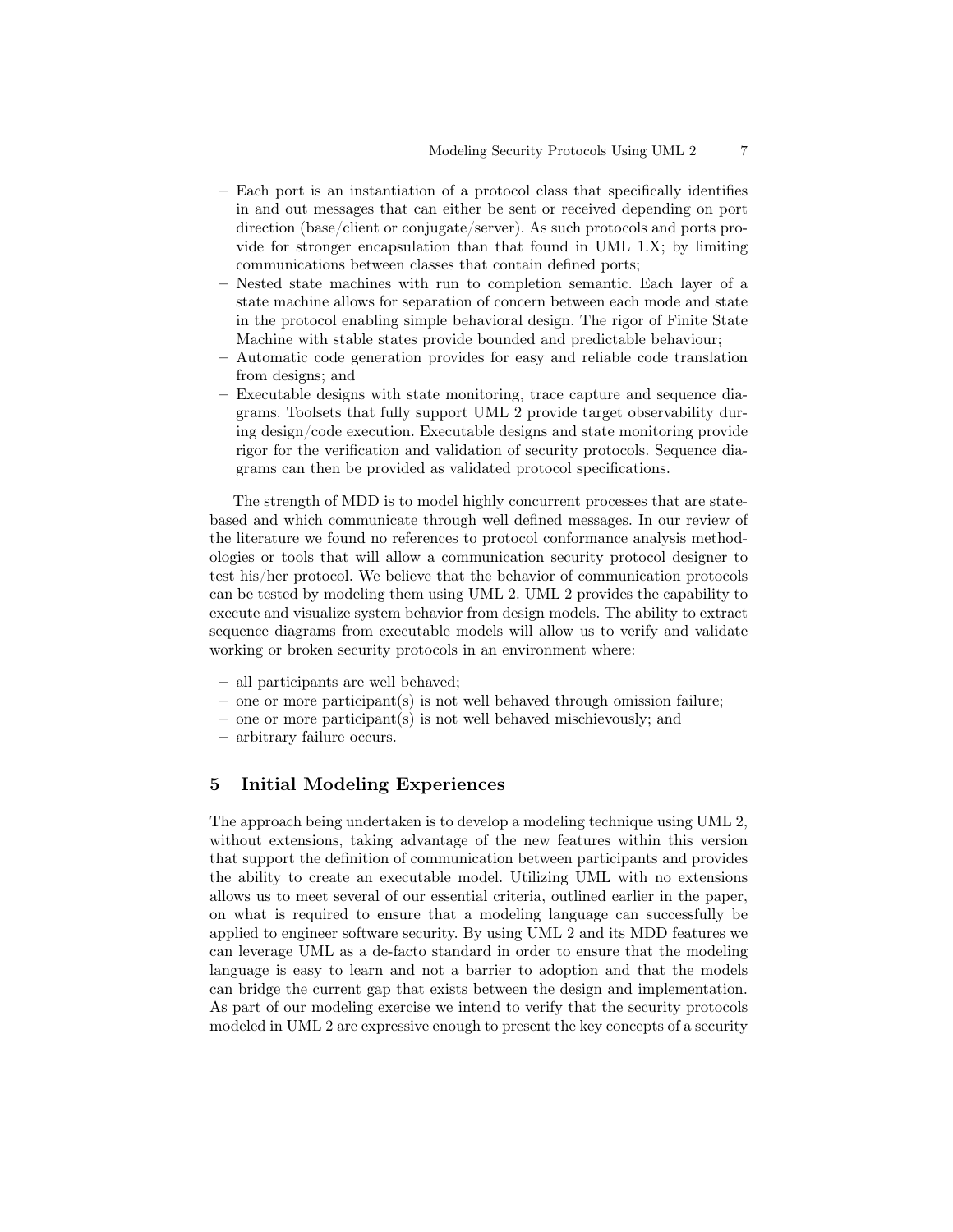protocol without losing any important details and that the executable models are predictive in that they reveal any non-obvious properties of the security protocol being modeled.

In order to validate the security protocol models created using this approach we will initially model a security protocol with known flaws in order to determine if the expected behaviours are revealed within the model. Initially we will apply an informal visual inspection approach of the model. Then we will execute the model and from this execution examine the state monitor, sequence diagrams and utilize the trace capture in order to examine these artefacts to verify if the expected behaviours of the procotol are evident during execution. We will then model a security protocol with no known flaws and apply the approach described above in order to validate if the model is expressive and predictive. We will then model several other security protocols and adjust our modeling technique from findings. For all security protocol models created, we will subject them to adversial behaviours with the intent that this will reveal any deficiencies in the design or the actual model itself. By comparing what the visual model reveals about the security protocol with the actual behaviours exposed during execution we hope to determine if there are any deficiencies with the approach of using UML 2, with no extensions, for modeling security protocols.

Our approach in the development of the design model for a security protocol includes the modeling of the key principals A, B and the server. Each is defined as a capsule that has a set of ports, where these ports provide the interface by which principals can communicate with one another without one principal requiring knowledge about the internal specification of another principal. To dictate the set of allowable messages that can be exchanged between the principals a set of protocols are defined and associated to the ports on each capsule. State machines define the ordering of the messages within the protocol in order to establish the correct sequence of allowable interactions between the principals, as defined by the security protocol.

For all of the principals there is a capsule that defines the general structure of what constitutes a principal. From this class, the principals A, B and the Adversary are derived. The Server is treated as a separate entity and is defined as a separate capsule.

In our experimentation we have found that one of the key aspects of the model is the role of the Adversary within the context of a security protocol and so some fundamental security assumptions need to be made:

- The Adversary is able to eavesdrop on all security protocols;
- The Adversary has the ability to alter all of the messages sent using any information available, reroute any message to another principal, and generate and insert completely new messages; and
- The Adversary can be a legitimate protocol participant (insider) or an external party (outsider) or a combination of the two [17].

The security assumptions made within the design follow the Dolev-Yao threat model where it is assumed that the open communication network is under the control of the adversary in monitoring, intercepting, rerouting and inserting new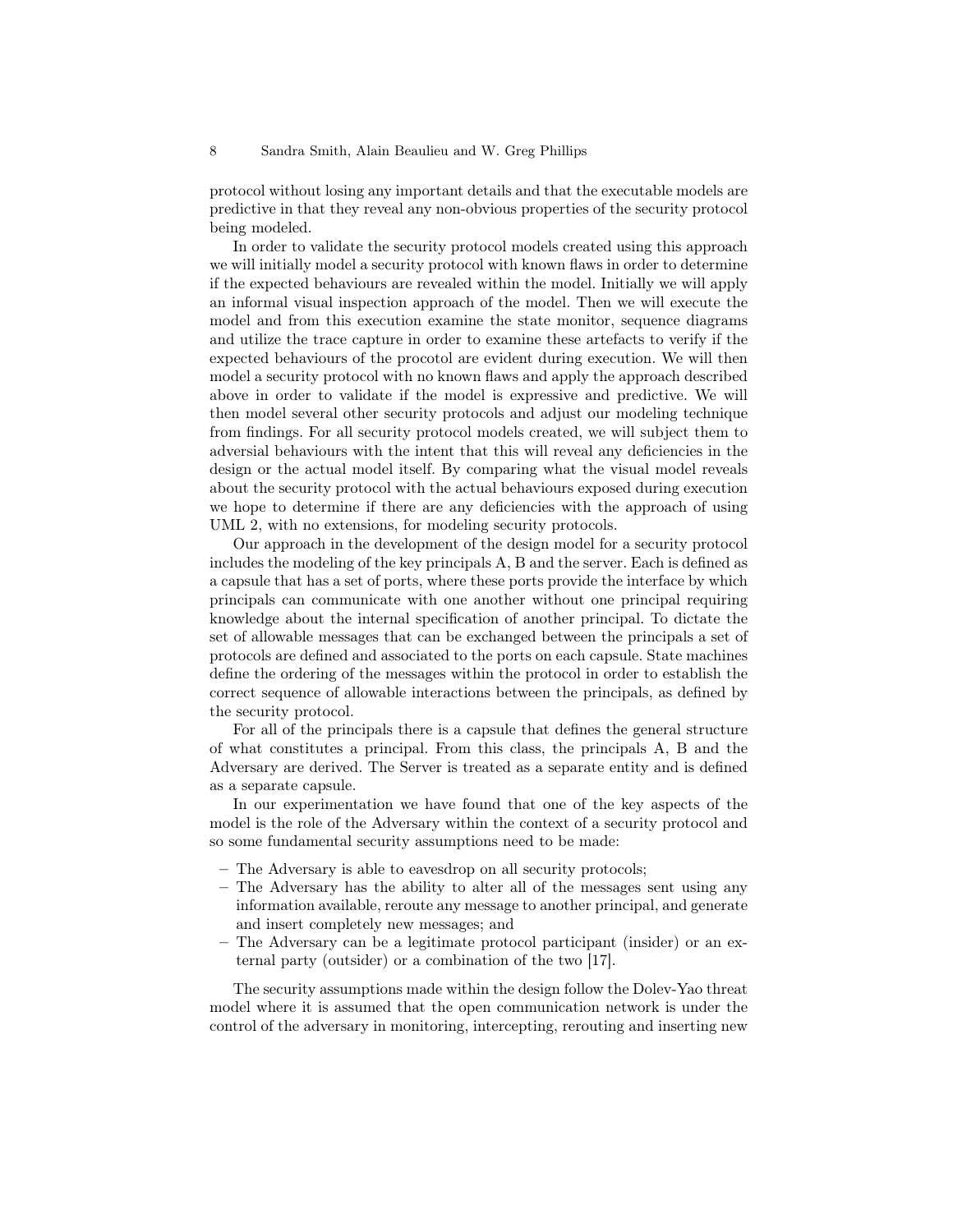messages [18]. To achieve the security assumptions as described above the design needs to ensure that the Adversary in the model has the ability to eavesdrop on all messages whether or not the adversary choses to act on any of those messages. This is addressed in the design by encapsulating the principals, A and B, within the Adversary as illustrated in Figure 1. The UML 2 diagram in Figure 1 has been simplified and is shown without the details of the capsules for clarity. The Adversary routes all messages between the principals, A, B and the Server. This design supports the security assumptions that are made about the role of the Adversary.



Fig. 1. Class Diagram of Participants in a Security Protocol

## 6 Conclusion

We have completed a critical review of the state of the art in modeling and validating security protocols. We have elaborated a set of requirements for modeling